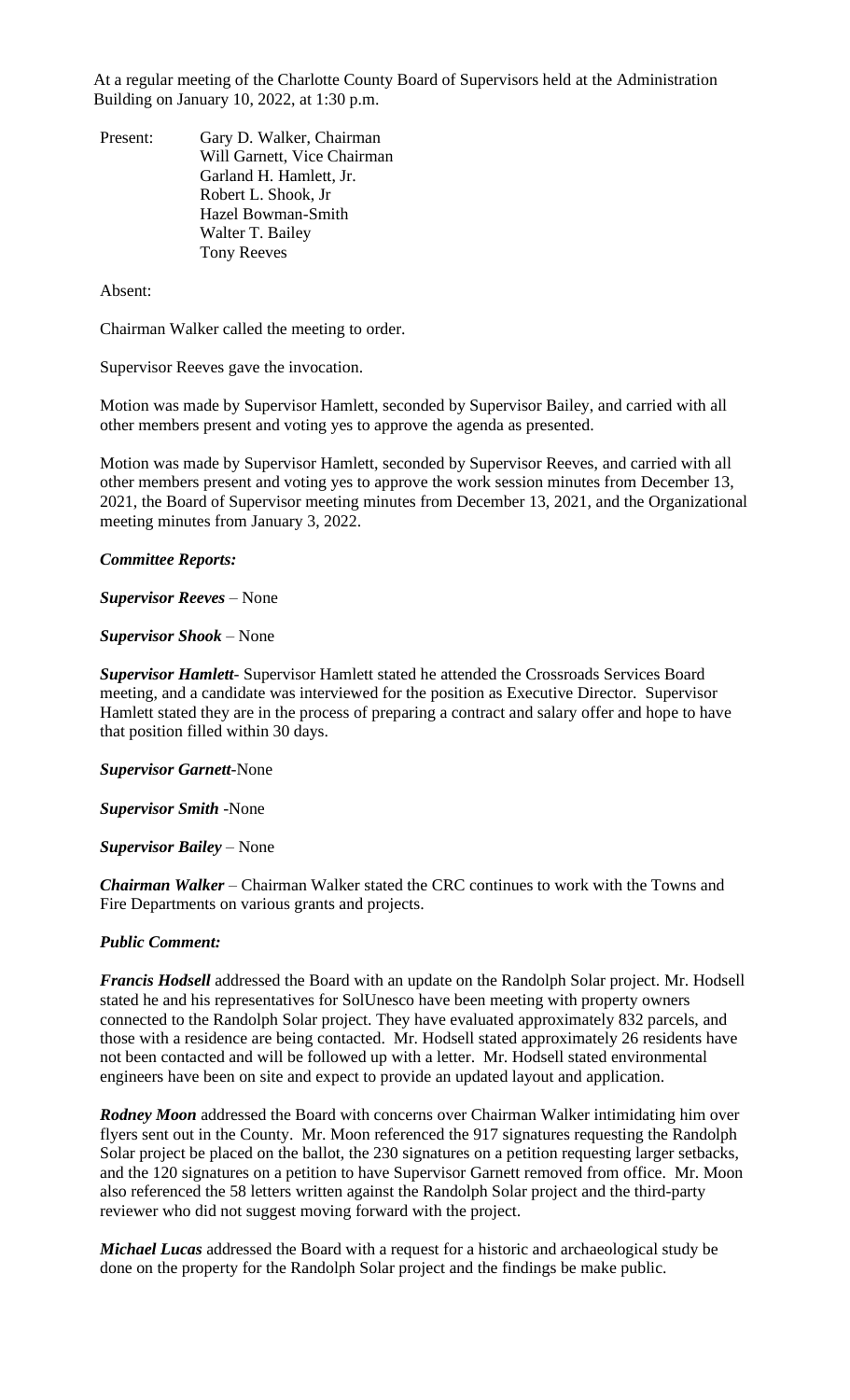Motion was made by Supervisor Bailey, seconded by Supervisor Hamlett, and carried with all other members present and voting yes to reappoint Catherine Hamlett to the Social Services Board for a term of 4 years.

Motion was made by Supervisor Bailey, seconded by Supervisor Reeves, and carried with all other members present and voting yes to reappoint Myra Trent to the Board of Zoning Appeals for a term of 4 years.

Motion was made by Supervisor Shook, seconded by Supervisor Hamlett, and carried with all other members present and voting yes to reappoint Margaret Elder to the Social Services Board for a term of 4 years.

Motion was made by Supervisor Shook, seconded by Supervisor Bailey, and carried with all other members present and voting yes to reappoint Kenny Howard to the Planning Commission for a term of 4 years.

Motion was made by Supervisor Smith, seconded by Supervisor Shook, and carried with all other members present and voting yes to appoint Miller Adams to the Planning Commission for a term of 4 years, Adam Palmer to the Board of Zoning Appeals for a term of 4 years and Alex Haskins to the Social Services Board for an unexpired term thru December 31, 2024.

Motion was made by Supervisor Garnett, seconded by Supervisor Shook, and carried with all other members present and voting yes to reappoint Murrie Bates to the Industrial Development Authority Board for a term of 4 years.

*Glenn Baker*, Electoral Board Chair, addressed the Board with an update on the General Registrar's office. Mr. Baker stated the office has been temporarily moved to 117 LeGrande Avenue and notices have been posted on the County website and other locations. Ms. Heather Harding, Registrar in Halifax County is currently aiding along with her employee to maintain the office hours in the County. Contact information from previous staff has been removed and any access to the office and any equipment is now restricted. Mr. Baker stated the position for Registrar has been advertised and applications are being received with the intentions of filling the position by the end of January.

*Patricia Berkeley*, Treasurer addressed the Board with a collections update. Ms. Berkeley provided a Power Point presentation to the Board. Ms. Berkeley provided estimated figures on collections for 2021, and stated her office is continuing to work on collection of delinquent taxes. Ms. Berkeley stated 87.283% of owed taxes have been collected by the end of December. Upon completion of her presentation Ms. Berkeley entertained questions from the Board.

*Brett Arbogast*, Charlotte County Schools addressed the Board with a PPEA update. Mr. Arbogast reported the finalizing of the front office and nurses' station at Bacon Elementary. Roofing is still being completed and the roofing company will offer an inspection before it is signed off on. Mr. Arbogast provided updated pictures of the work being done and was available for questions from the Board.

*Petrina Carter*, Tri-County Community Action Agency addressed the Board with an update on their services to the County. Ms. Carter reported Tri-County Community Action was invited to apply for the Bezos Grant and were rewarded \$2.5 million dollars for 5 years. Ms. Carter stated this will be used in Charlotte and Mecklenburg Counties. Ms. Carted stated for they will be hiring a homeless counseling specialist for Charlotte County and one for Mecklenburg County. This will also allow them to hire a universal intake person to take applications for all programs. Ms. Carter stated they have staff that go out into the community along with assistance from the Sheriff's Department to get an accurate count of the homeless in the County.

Ms. Carter stated there is currently work being done with the MOA with County. Ms. Elder addressed the Board with the details and a time frame it should be completed. Ms. Carter stated their agency is currently hiring and accepting applications for full and part time positions. Ms. Carter was available for questions from the Board.

*David Lipscomb*, Empower Broadband addressed the Board with an update on broadband. Mr. Lipscomb stated as to date there are 68 active customers in the Southern portion of Charlotte County. Mr. Lipscomb stated on December 13<sup>th</sup> Governor Northam announced Empower had been awarded with the main applicant the Southside Planning District Commission, a \$69 million dollar matching grant. Mr. Lipscomb stated the total project cost will be \$154 million dollars including Mecklenburg, Brunswick, Halifax, and Southern Charlotte Counties. This will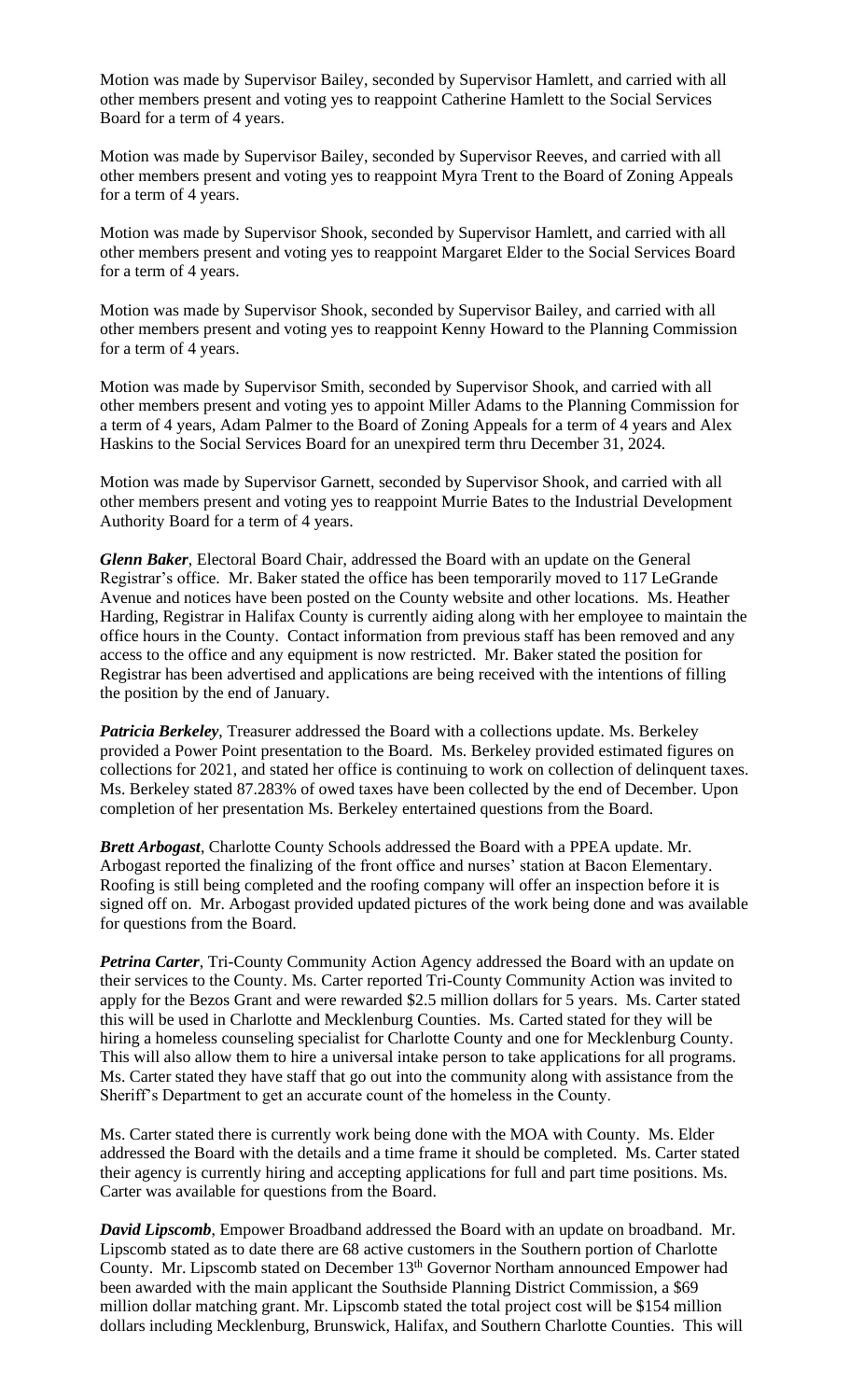enable 88.39 miles of fiber to be installed passing 401 homes and businesses. Mr. Lipscomb stated \$2.9 million dollars was received from VATI. Mr. Lipscomb anticipates the Southside Planning Commission will negotiate contracts in February and March of 2022. Empower is in the process of working to select program engineers to oversee the project by the end of the month and the goal is to have it completed within 3 years. Mr. Lipscomb was available for questions from the Board.

*Monica Elder* addressed the Board and provided information on the Plastic Pesticide Recycling Program. Ms. Elder stated in 2019 the Board entered into an agreement with the Virginia Department of Agriculture and Consumer Services for the Plastic Pesticide Recycling Program. The agreement was for one year but allows for three one-year renewal options. The Board has approved renewals for 2020 and 2021. Joanne Jones, Associate Extension Agent is requesting a letter of support from the Board for a third renewal for 2022.

Motion was made by Supervisor Hamlett, seconded by Supervisor Garnett, and carried with all other members present and voting yes to approve the renewal of the Plastic Pesticide Container Recycling Program and authorize staff to issue a letter of support on behalf of the Charlotte County Board of Supervisors.

# *Administrator's Report*

Chairman Walker stated if there were any immediate questions, Ms. Elder would be available to answer and if not, any others could be emailed to the County Administrator.

# *Public Comment Period*

*Kay Pierantoni* addressed the Board and stated there are questions that need to be answered from Empower concerning the CAF II funding. Ms. Pierantoni also requested the Administrator's report be read into the Board meeting and encouraged it be put on the website as a separate form and/or have copies available at the meetings. Ms. Pierantoni still has concerns about Tri-County Community Action not being open to serve their clients in person and when will the office in Charlotte County be opened to the public.

Motion was made by Supervisor Garnett, seconded by Supervisor Bailey, and carried with all other members present to appropriate the following:

|              |                                                  | <b>Expenditure</b> | <b>Revenue</b> |
|--------------|--------------------------------------------------|--------------------|----------------|
| $10-2106-$   | <b>Circuit Court-Records Preservation Grant-</b> | 29,600.00          |                |
| 5811         | <b>Deed Books</b>                                |                    |                |
| 10-230802    | <b>Records Preservation Grant</b>                |                    | 29,600.00      |
| $10-2106-$   | <b>Circuit Court-Records Preservation Grant-</b> | 36,620.00          |                |
| 5811         | Birth & Death Registers, Land Books,             |                    |                |
|              | <b>Marriage Bonds and Property Tax Books</b>     |                    |                |
| 10-230802    | <b>Records Preservation Grant</b>                |                    | 36,620.00      |
|              |                                                  |                    |                |
| <b>Total</b> |                                                  | 66,220.00          | 66,220.00      |

Motion was made by Supervisor Hamlett, seconded by Supervisor Garnett, and carried with all other members present and voting yes to approve the invoices for FY2022 in the amount of \$718,317.42.

Motion was made by Supervisor Bailey, seconded by Supervisor Garnett, and carried with all other members present and voting yes to issue a building permit refund in the amount of \$30.60 to April Taylor.

Motion was made by Supervisor Bailey, seconded by Supervisor Garnett, and carried with all other members present and voting yes to issue a building permit refund in the amount of \$129.74 to Noah Hertzler.

### *Board Member Other Comments:*

*Supervisor Reeves –* None

*Supervisor Smith-* Supervisor Smith asked about the CRC Comprehensive plan if that will be a meeting that will be advertised, and citizens will be aware of.